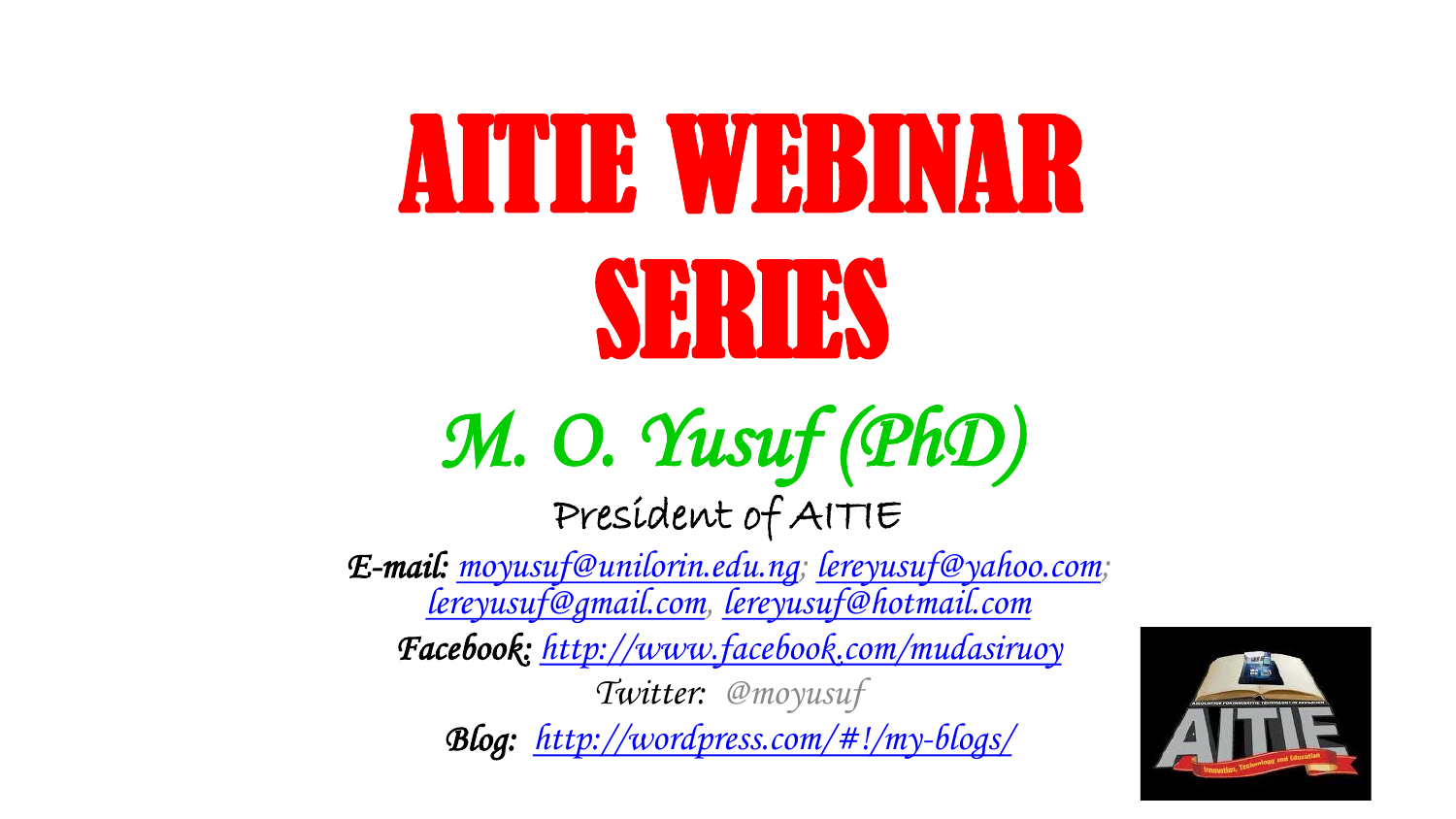### What is AITIE? **AITIE**

### **Association** for **Innovative Technology Integration** in **Education A Professional Association of**

- Academic and Non-Academic Media Specialist,
- **EXECUTE:** Instructional Designers
- Distant Education Specialists,
- Other Stakeholders

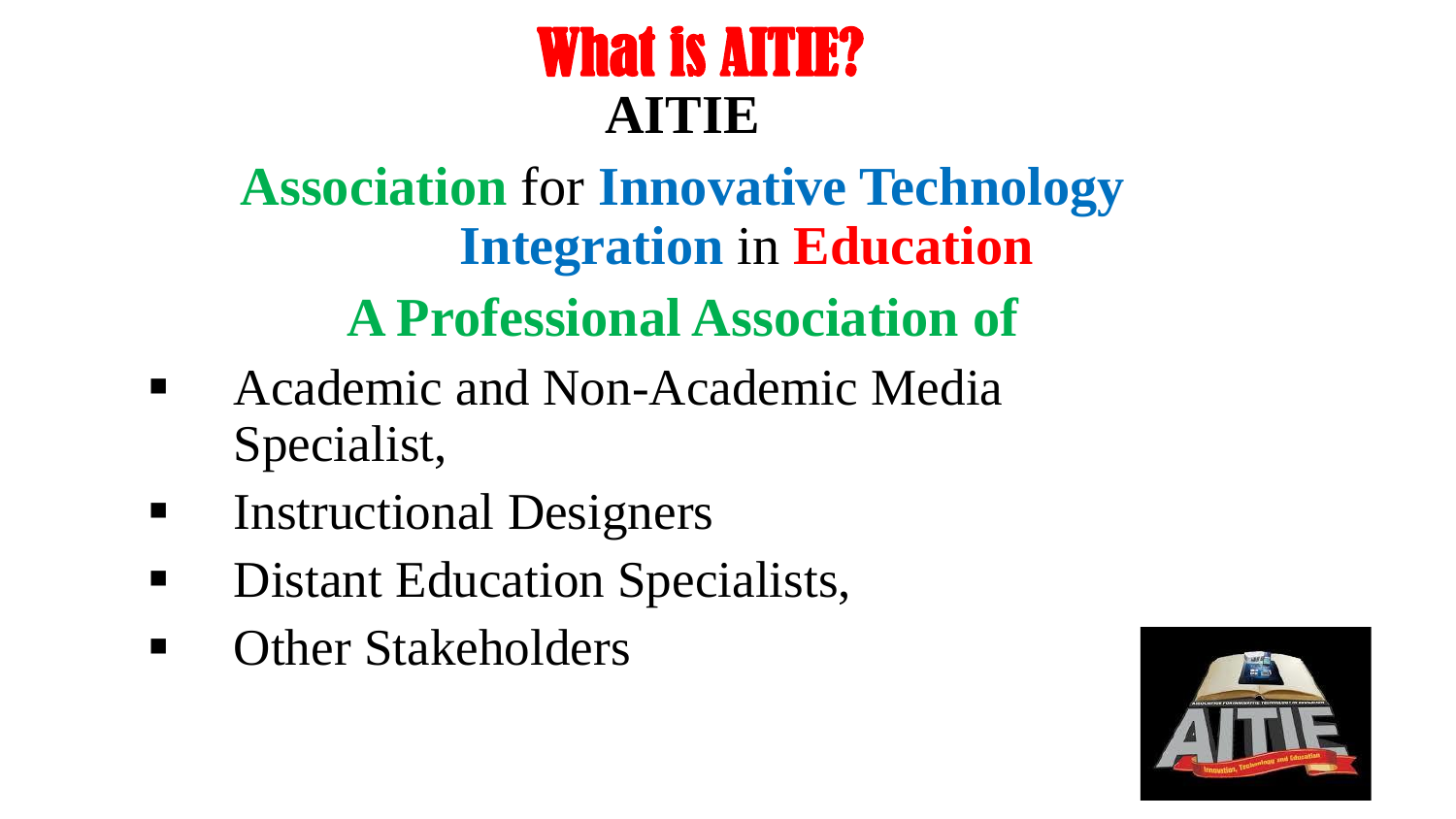## **Objectives**

- Improvement of teaching and learning through innovative and creative use of technology.
- Focus on policies as well as technical issues and best practices required for technology application in
	- Onsite (Brick-and-Mortar Classroom)
	- Distance Education
	- Blended Learning

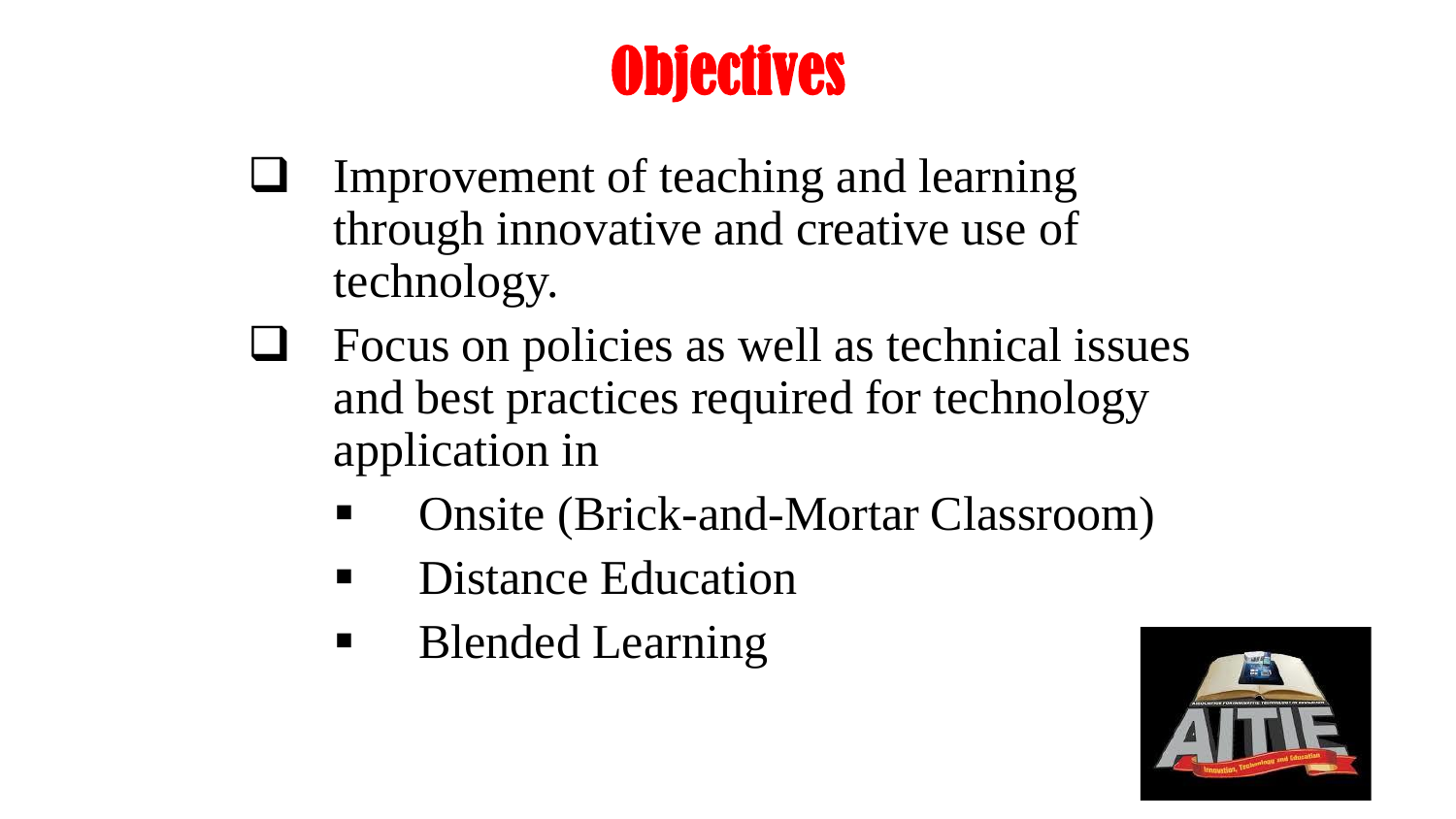### AITIE Website



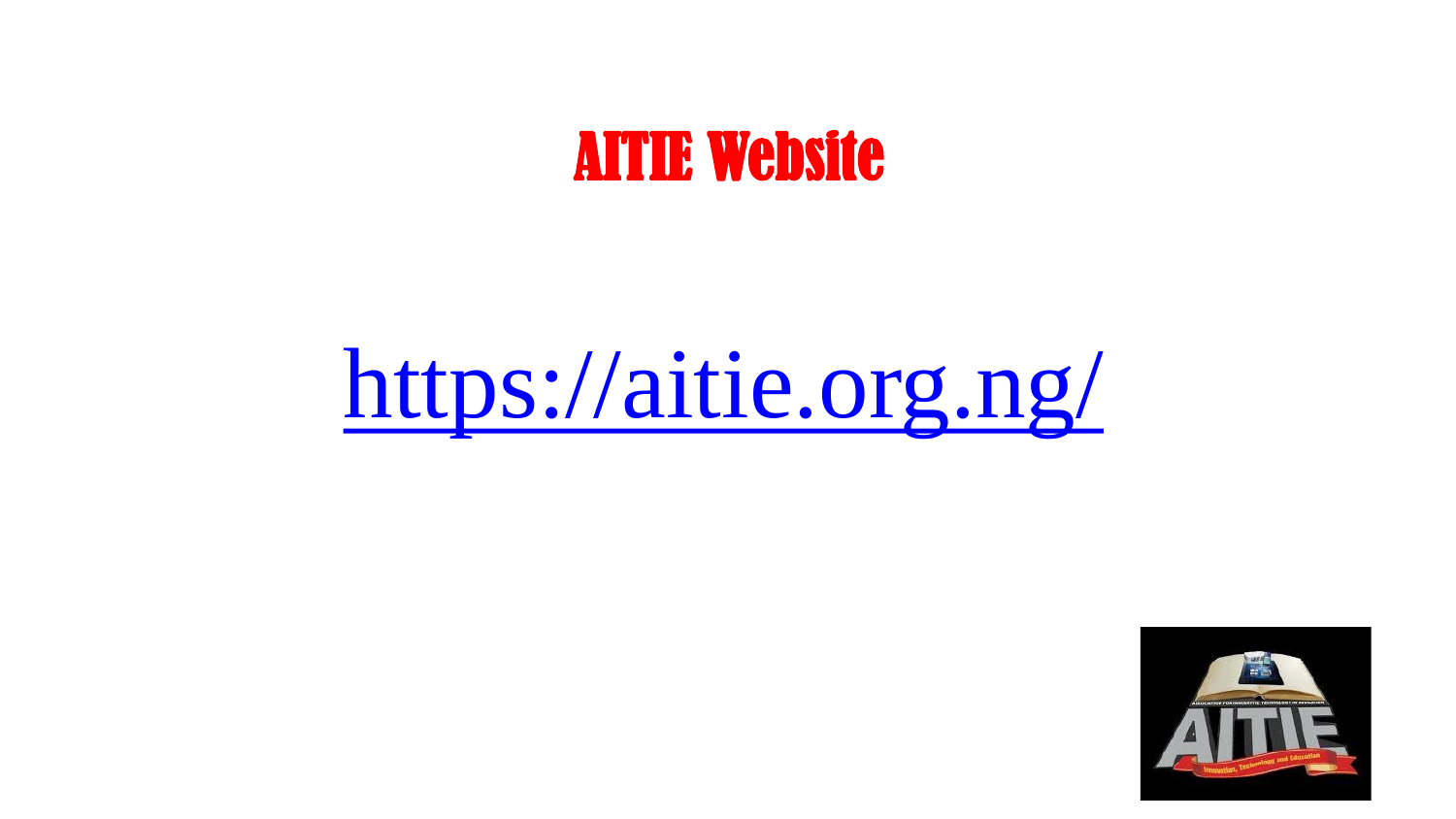

### **Ilorin 2017**

- a. Mobile learning app development for educator
- b. Instructional video editing for educators
- c. Google Apps for Educators
- d. Microsoft Apps for Educators

#### **Port Harcourt 2018**

- a. Instructional Design
- b. Google Apps for Educators

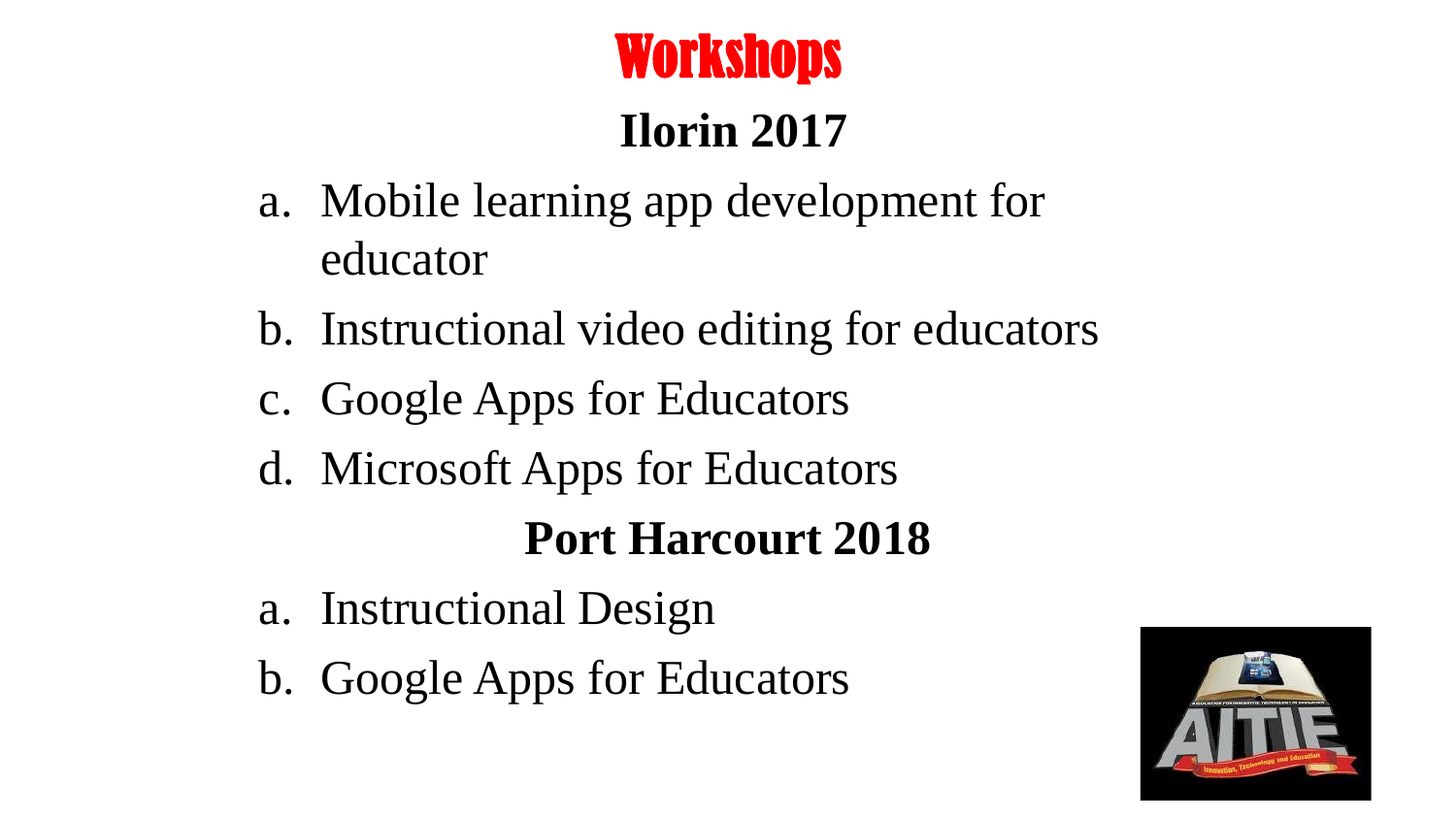# Workshops and Webinars

### **Abuja 2019**

- a. Structural Equation Modelling (SEM) for Statistical Analysis
- b. Mobile Application Development for Educators

### **Webinars**

❑ Two Sessions on Open Journal Systems for Authors and Reviewers

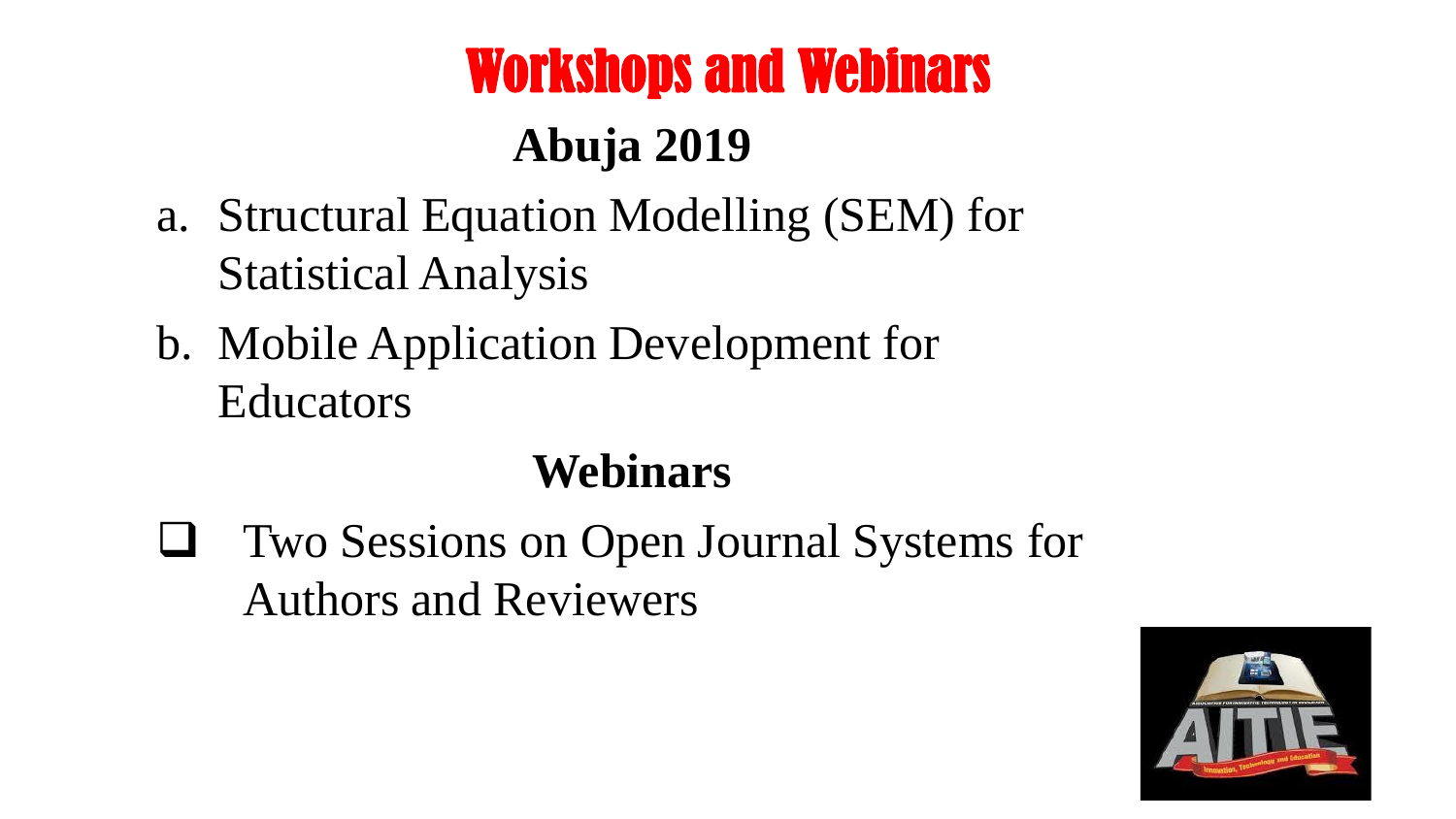#### AITIE 2020 Pre-Workshop Webinars

Scheduled as

**Technology Integration: Top Apps to Integrate** during Covid-19 break

April 21, 2020

Mr. Adekola M. Aderoju (University of Ilorin)

**ZOOM** 

**Towards AITIE** 2020 Workshop: Introduction to **Learning Analytic** 

April 22, 2020

Dr. Oladimeji F. Olafare (University of Lagos)

**Towards AITIE** 2020 Workshop: Understanding **Augmented Reality** 

E-LEARN

April 23, 2020

Mr. Olawale S. Koledafe (University of Ilorin)

**5PM DAILY** 

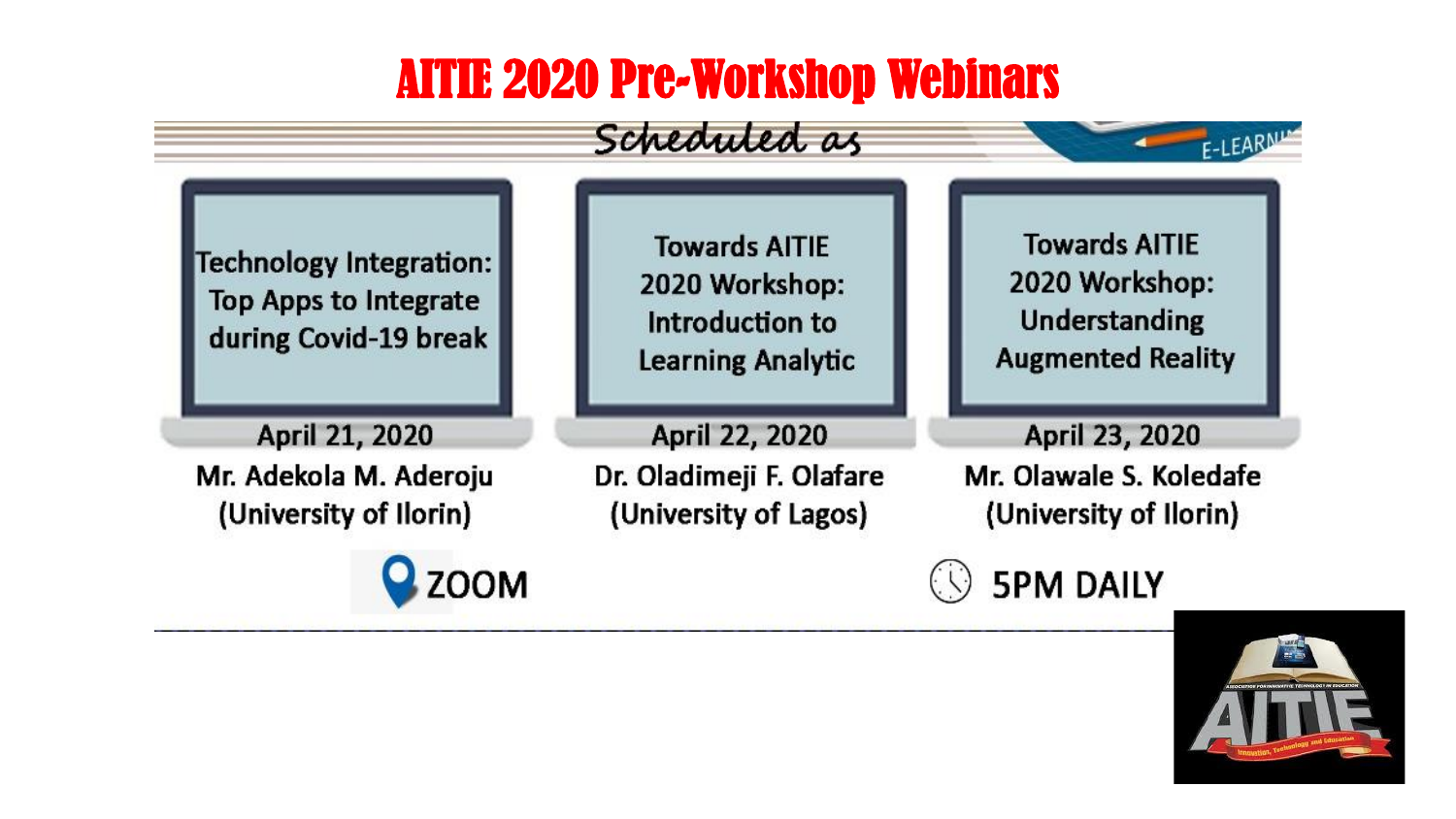

- ❑ Instructional Video Production (Recording, Screen Casting, and Editing)
- ❑ Learning Management System Using Canvas
- ❑ Augmented Reality Using Open Source Apps